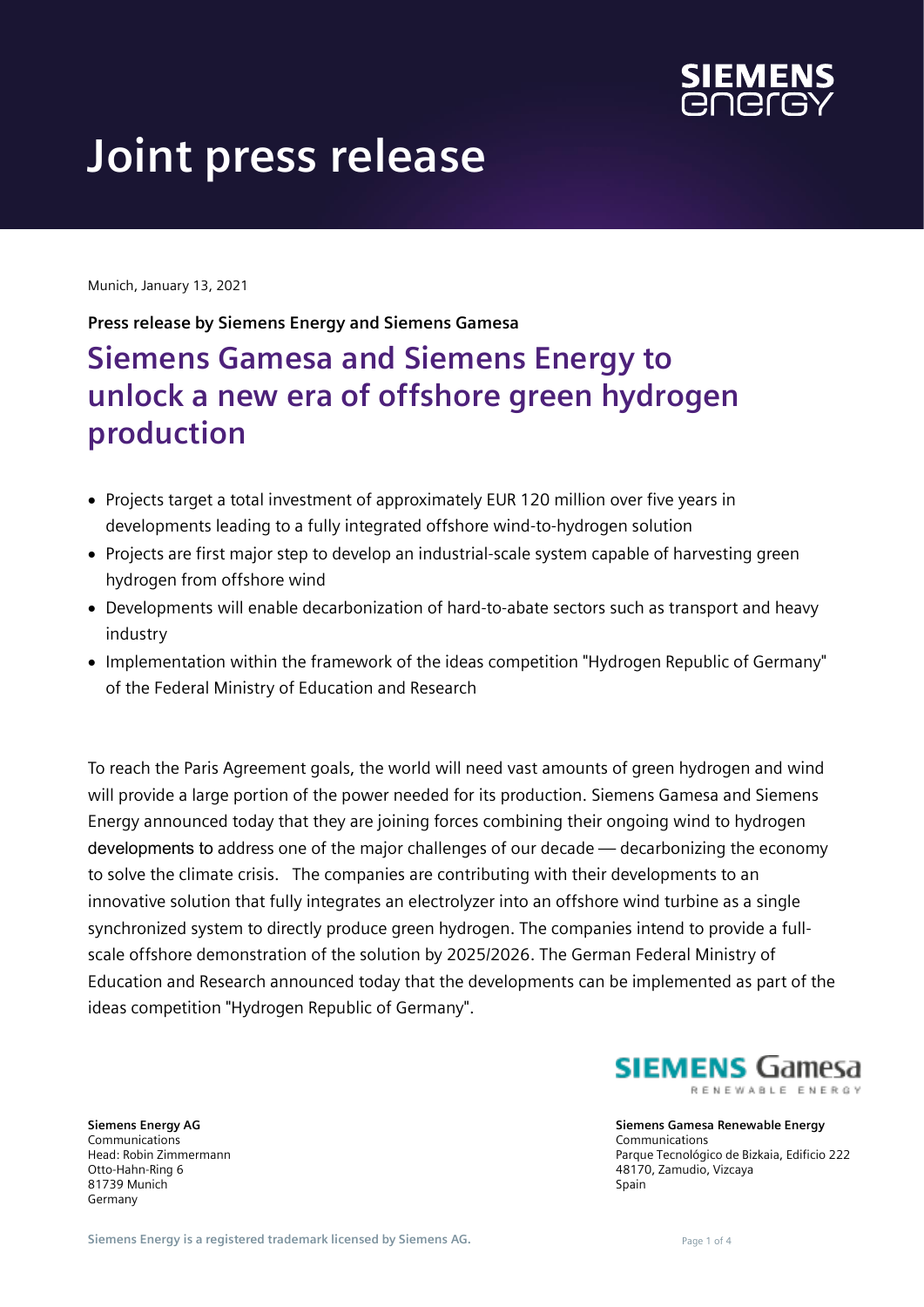# **Joint press release**



"Our more than 30 years of experience and leadership in the offshore wind industry, coupled with Siemens Energy's expertise in electrolyzers, brings together brilliant minds and cutting-edge technologies to address the climate crisis. Our wind turbines play a huge role in the decarbonization of the global energy system, and the potential of wind to hydrogen means that we can do this for hard-to-abate industries too. It makes me very proud that our people are a part of shaping a greener future," said Andreas Nauen, Siemens Gamesa CEO.

Christian Bruch, CEO of Siemens Energy, explains: "Together with Siemens Gamesa, we are in a unique position to develop this game changing solution. We are the company that can leverage its highly flexible electrolyzer technology and create and redefine the future of sustainable offshore energy production. With these developments, the potential of regions with abundant offshore wind will become accessible for the hydrogen economy. It is a prime example of enabling us to store and transport wind energy, thus reducing the carbon footprint of economy."

Over a timeframe of five years Siemens Gamesa plans to invest EUR 80 million and Siemens Energy is targeting to invest EUR 40 million in the developments. Siemens Gamesa will adapt its development of the world's most powerful turbine, the SG14-222 DD offshore wind turbine to integrate an electrolysis system seamlessly into the turbine's operations. By leveraging Siemens Gamesa's intricate knowledge and decades of experience with offshore wind, electric losses are reduced to a minimum, while a modular approach ensures a reliable and efficient operational setup for a scalable offshore wind-hydrogen solution. Siemens Energy will develop a new electrolysis product to not only meet the needs of the harsh maritime offshore environment and be in perfect sync with the wind turbine, but also to create a new competitive benchmark for green hydrogen.

The ultimate fully integrated offshore wind-to-hydrogen solution will produce green hydrogen using an electrolyzer array located at the base of the offshore wind turbine tower, blazing a trail towards offshore hydrogen production. The solution will lower the cost of hydrogen by being able to run off grid, opening up more and better wind sites. The companies developments will serve as a test bed for making large-scale, cost-efficient hydrogen production a reality and will prove the feasibility of reliable, effective implementation of wind turbines in systems for producing hydrogen from renewable energy.

**Siemens Energy AG** Communications Head: Robin Zimmermann Otto-Hahn-Ring 6 81739 Munich Germany

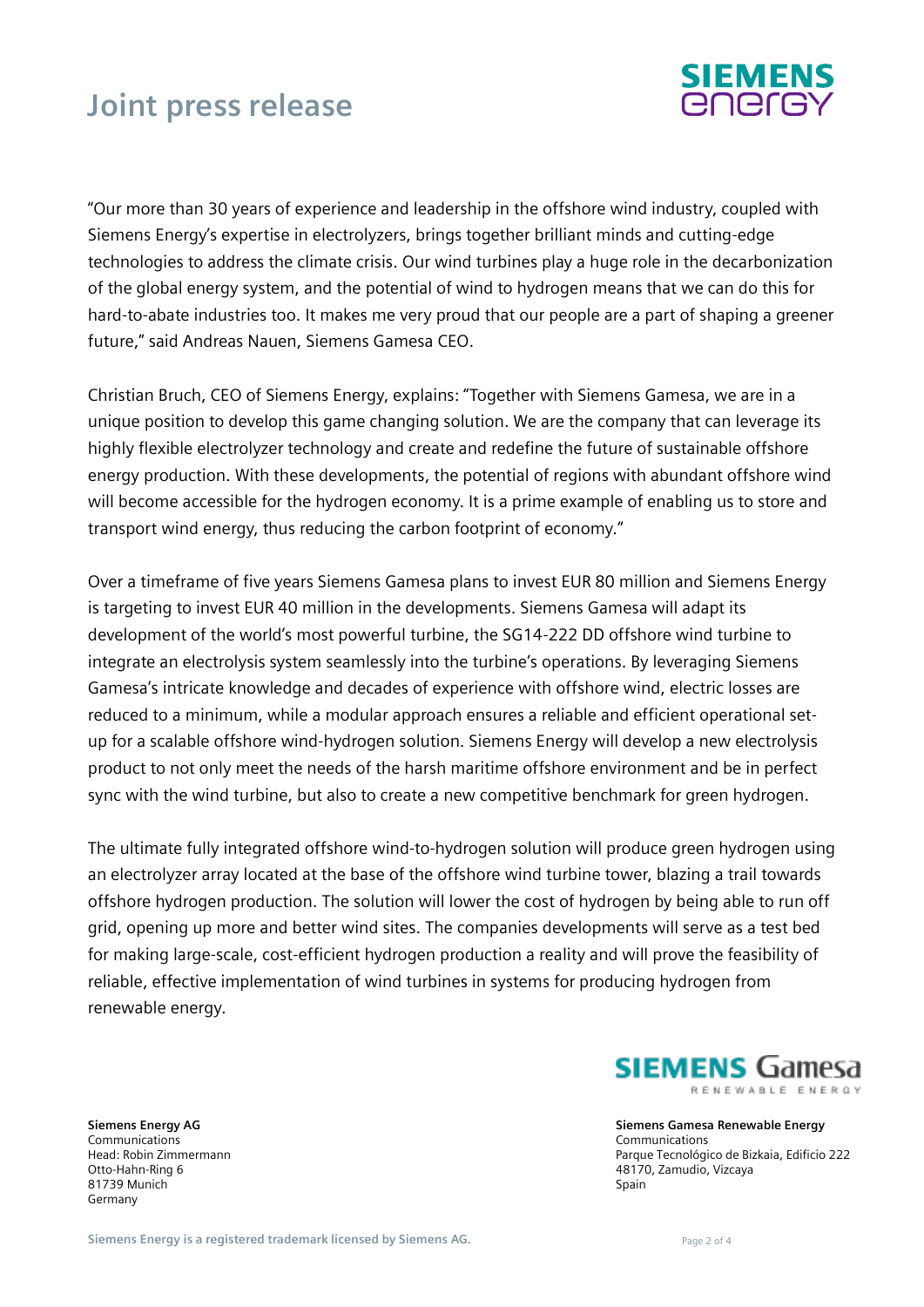# **Joint press release**



The developments are part of the H2Mare initiative which is a lighthouse project likely to be supported by the German Federal Ministry of Education and Research ideas competition "Hydrogen Republic of Germany". The H2mare initiative under the consortium lead of Siemens Energy is a modular project consisting of multiple sub-projects to which more than 30 partners from industry, institutes and academia are contributing. Siemens Energy and Siemens Gamesa will contribute to the H2Mare initiative with their own developments in separate modular building blocks.

### **About hydrogen and its role in the green energy transition**

Currently 80 million tons of hydrogen are produced each year and production is expected to increase by about 20 million tons by 2030. Just 1% of that hydrogen is currently generated from green energy sources. The bulk is obtained from natural gas and coal, emitting 830 million tons of CO2 per year, more than the entire nation of Germany or the global shipping industry. Replacing this current polluting consumption would require 820 GW of wind generating capacity, 26% more than the current global installed wind capacity. Looking further ahead, many studies suggest that by 2050 production will have grown to about 500 million tons with a significant shift to green hydrogen. The expected growth will require between 1,000 GW and 4,000 GW of renewable capacity by 2050 to meet demand, which highlights the vast potential for growth in wind power.

This press release and a press picture is available at [www.siemens-energy.com/press](https://press.siemens-energy.com/global/en/pressrelease/siemens-gamesa-and-siemens-energy-unlock-new-era-offshore-green-hydrogen-production)

Follow us on Twitter at: [www.twitter.com/siemens\\_energy](http://www.twitter.com/siemens_energy)

**Siemens Energy AG** Communications Head: Robin Zimmermann Otto-Hahn-Ring 6 81739 Munich Germany

**SIEMENS** Gamesa RENEWABLE ENERGY